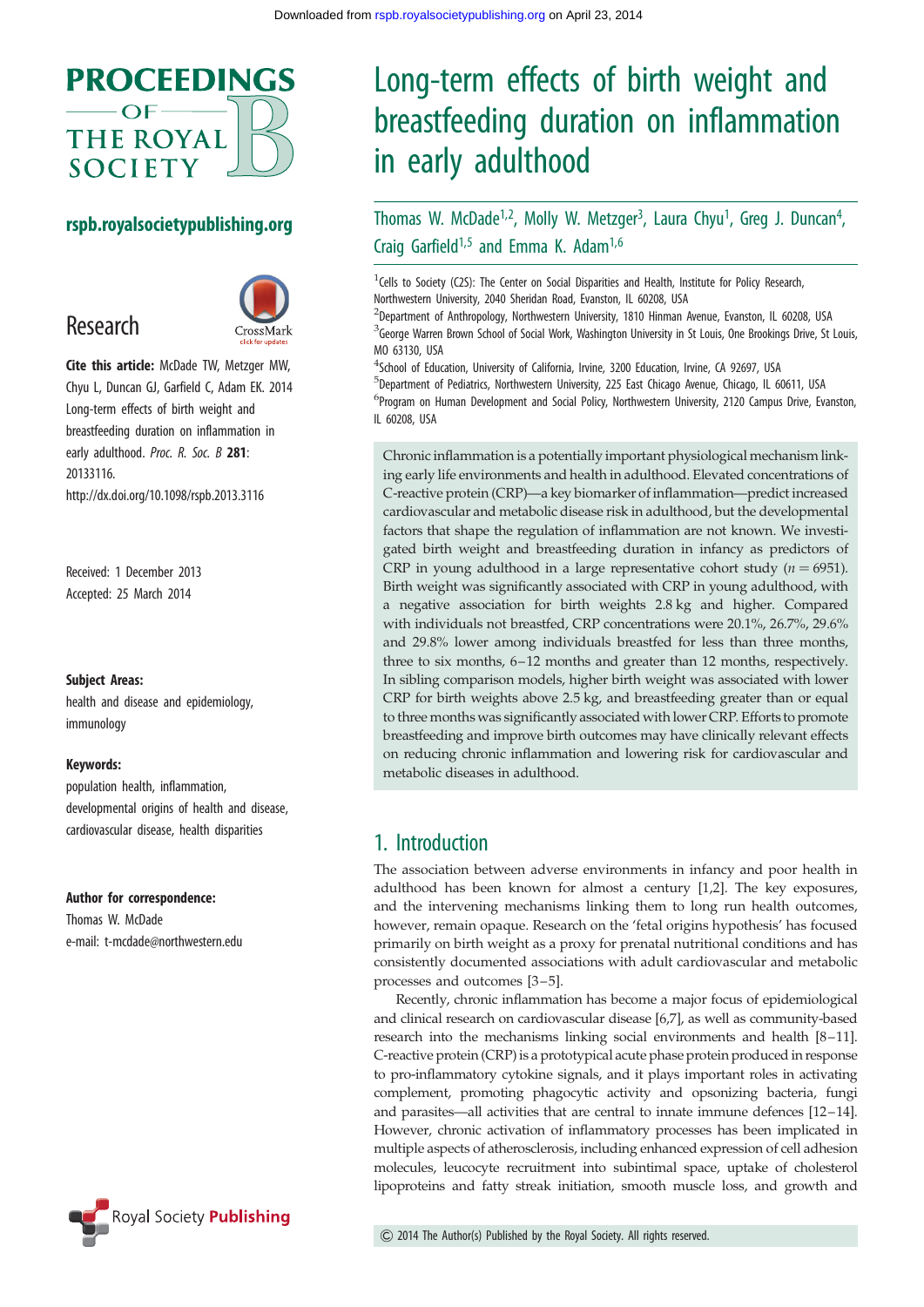destabilization of atherosclerotic plaques [[7](#page-6-0)[,15\]](#page-7-0). The precise pathophysiological role of CRP in these processes is not clear, but CRP is widely used as a sensitive, endpoint marker of systemic inflammation that is consistently associated with elevated risk for incident cardiovascular disease [[16](#page-7-0)], type 2 diabetes [\[17](#page-7-0)], late-life disability [[18](#page-7-0)] and all-cause mortality [[19,20](#page-7-0)]. Levels of chronic inflammation are socially patterned in the USA, with significantly higher CRP concentrations in lower socioeconomic and disadvantaged race/ethnic groups [[21](#page-7-0)–[25](#page-7-0)].

The extent to which chronic inflammation in adulthood is influenced by exposures in infancy is not known. A handful of international cohort studies has correlated lower birth weight with higher adult CRP [\[26](#page-7-0)–[29](#page-7-0)], suggesting that inflammation may serve as an intervening mechanism linking lower birth weight and elevated chronic disease risk later in life [\[4,5](#page-6-0)]. However, as with most observational cohort studies, residual confounding is a substantial concern: family socioeconomic status, for example, is strongly associated with birth outcomes, and may also establish trajectories of risk that predispose children to chronic disease in adulthood, independently of the prenatal environment [[30\]](#page-7-0).

Furthermore, correlated aspects of the postnatal environment, often overlooked in studies that focus on birth weight, may have lasting effects on inflammation. Breastfeeding provides nutritional and immunological support to infants following delivery and has sensitive period effects on immune development and metabolic processes related to obesity—two potential avenues of influence on adult CRP production [[31,32\]](#page-7-0). Breastfeeding is of particular interest since current guidelines in the USA and the UK recommend exclusive breastfeeding to six months of age, and continued breastfeeding to at least 1 year [\[33,34](#page-7-0)]. Only a small proportion of infants currently meet these recommendations [\[34,35](#page-7-0)], with lower uptake for some race/ethnic groups and mothers with lower levels of education [\[36](#page-7-0)]. Parallel race- and education-based disparities in birth outcomes further motivate attention to early environments as potential contributors to disparities in health later in life [[37](#page-7-0),[38\]](#page-7-0).

We investigated birth weight and breastfeeding duration in infancy as predictors of CRP in young adulthood, using data from the National Longitudinal Study of Adolescent Health (Add Health). The size, longitudinal scope and national representation of the Add Health cohort provide an exceptional opportunity to investigate the early life determinants of inflammation and their relevance to population health. In addition, the study design enables us to estimate sibling comparison models that account for unmeasured characteristics of early environments that are common to siblings, and that simultaneously affect offspring birth weight, breastfeeding decisions, as well as trajectories of health. Sibling comparison models—a form of fixed-effects modelling—use differences between siblings as the independent and dependent variables to estimate regression model parameters [[39\]](#page-7-0). As a consequence, any characteristics, observable or unobservable, that are shared by siblings are differenced out of the model. A sibling fixed-effects approach is particularly useful for our purposes since it implicitly controls for many of the factors that may bias the estimated impacts of birth weight and breastfeeding on adult CRP. In this way, we are able to address concerns regarding residual confounding, and the primary emphasis on birth weight, that have been raised with respect to prior research on the fetal origins hypothesis [\[30](#page-7-0),[40\]](#page-7-0).

# 2. Material and methods

## (a) Participants and study design

Data come from the first and fourth waves of the US National Longitudinal Study of Adolescent Health, a large, nationally representative study of the social, behavioural and biological linkages defining health trajectories from adolescence through to adulthood [[41](#page-7-0)]. The Wave 1 in-home interview was conducted in 1994–1995 with a stratified random sample of 20 745 seventh through to 12th graders attending a nationally representative sample of 80 middle and high schools. Of this initial sample, 17 670 parents were also interviewed at Wave 1. Conducted in 2007–2008, Wave 4 provided both interview and biomarker data on 15 701 of the original study participants when they were 24– 32 years old. Procedures for data access and analysis were implemented as approved by the Institutional Review Board at Northwestern University, and in agreement with the sensitive data security plan approved by Add Health data managers.

## (b) Measurement of C-reactive protein

Prior validation studies in the USA have demonstrated that high-sensitivity CRP concentrations are relatively stable within individuals across time, with levels of variability that are comparable to total cholesterol, thereby supporting the use of a single CRP measure to indicate chronic levels of systemic inflammation [[42,43](#page-7-0)]. We measured CRP in dried blood spot (DBS) samples drops of capillary whole blood collected on filter paper (Whatman #903) following simple finger stick—that were collected from 94% of participants as part of the Wave 4 in-home interview [\[44\]](#page-7-0). DBS sampling has recently been incorporated into several populationbased surveys like Add Health, building on its longstanding application in routine neonatal screening programmes [\[45](#page-7-0)]. CRP was quantified based on modifications to a high-sensitivity protocol previously validated for use with DBS samples [\[46\]](#page-7-0). Results are reported as serum equivalent values, calculated from a conversion factor derived from the analysis of 80 matched serum and DBS samples. Prior validation of assay performance indicates that the DBS CRP method produces results that are comparable to gold standard serum-based clinical methods [[46](#page-7-0)].

### (c) Independent variables

Information on participant birth weight and duration of breastfeeding was based on maternal recall in the Wave 1 parental interview. For breastfeeding duration, parents were asked, 'For how long was [child's name] breastfed?' and chose from seven categories: less than three months, three to six months, 6–9 months, 9–12 months, 12–24 months, greater than 24 months or never breastfed. Owing to small sample sizes for the categories above six months, for our analyses we consolidated responses of six months or more into '6–12 months' and 'greater than 12 months'. Breastfeeding duration was entered into regression models as a series of indicator variables, with no breastfeeding serving as the omitted reference group. Birth weight was entered as a continuous variable and a squared term after preliminary analyses suggested a nonlinear association between birth weight and CRP. In addition to these primary independent variables, non-fixedeffects models included a comprehensive set of sociodemographic and contextual variables collected during Wave 1 (e.g. gender, race/ethnicity, parental education) and health behaviour variables at Wave 4 known to influence inflammation (e.g. smoking, oral contraceptive use). Waist circumference at Wave 4 was measured to the nearest 0.5 cm at the superior border of the iliac crest [\[44\]](#page-7-0).

## (d) Data analysis

Complete data were available for  $n = 10 422$  participants. The majority of cases with incomplete data were missing information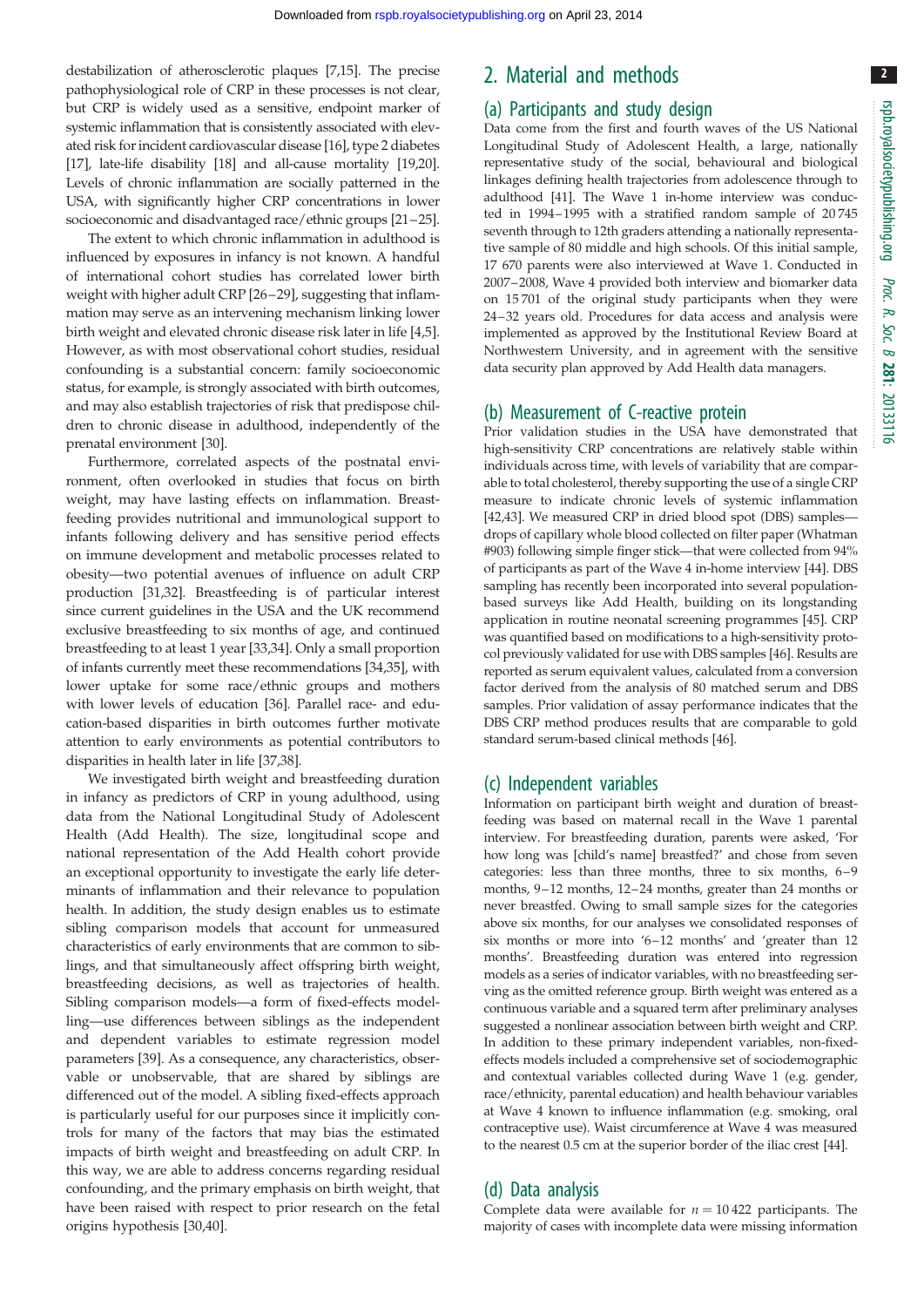concerning the key independent variables of breastfeeding duration (missing for  $n = 2352$ ) and birth weight (missing for  $n = 2592$ ). Studies measuring CRP as a biomarker of chronic, low-grade inflammation typically remove from the analysis individuals with acute elevations in CRP owing to infection around the time of blood collection since these values do not represent baseline levels of inflammatory activity that are predictive of subsequent risk for chronic disease [\[7\]](#page-6-0). For this analysis, we excluded individuals reporting symptoms of infection in the two weeks preceding blood collection ( $n = 3337$ ), based on the presence of any of the following self-reported symptoms: cold or flu-like symptoms (22.4% of sample), fever (4.3%), night sweats (4.0%), nausea/vomiting/diarrhoea (7.5%) and/or frequent urination (2.7%). High rates of symptoms—particularly cold or flu-like symptoms—may be due in part to reporting bias, but prior to constructing the summary infectious symptoms variable we confirmed that each symptom was associated with significantly elevated concentrations of CRP in our sample. For example, median CRP was 2.81 mg  $l^{-1}$  for individuals reporting cold/flulike symptoms, in comparison with 1.81 mg  $l^{-1}$  for those not reporting cold/flu symptoms. Pregnant women  $(n = 363)$  were also excluded, resulting in a final sample of  $n = 6951$ . Analyses were implemented in STATA (v. 12, StataCorp, College Station, TX, USA) with Add Health longitudinal sampling weights, which adjust for complex sample design, selection and non-response.

Following previous research [[27,47](#page-7-0)], we implemented a stepwise series of models to isolate the independent associations of birth weight and breastfeeding with CRP in young adulthood. First, we estimated bivariate associations between birth weight and logtransformed CRP (base 10), and between breastfeeding and log CRP, using weighted least-squares regression. Preliminary analyses indicated that the association between birth weight and log CRP was approximately linear across the range of birth weights, with the exception of values at the very low end of the birth weight distribution. We therefore included a quadratic term (birth weight<sup>2</sup>) to account for this nonlinearity. We then included a series of Wave 1 and 4 control variables, representing factors that may confound associations between early environments and adult CRP. In a final model, we added waist circumference at Wave 4 to evaluate central adiposity as a potential mediator of early environment effects on inflammation. Preliminary analyses indicated that patterns of association were similar for males and females, with no evidence for statistically significant interactions between birth weight or breastfeeding duration and CRP.

This series of models was then repeated using sibling fixed effects regression for the subset of full biological siblings in the dataset ( $n = 698$ , with 346 sibling groups comprised of 340 pairs and six sibling trios). These models included only those control variables that differed across siblings. All analyses were repeated to evaluate the sensitivity of results to alternative strategies for handling acute elevations in CRP. In particular, we implemented models excluding outlier values for CRP (greater than 25 mg  $1^{-1}$ ), and models including covariates for infectious symptoms to adjust for acute inflammation, rather than excluding these observations from the analytic sample.

# 3. Results

Overall, 44.8% of participants were breastfed as infants for some amount of time, with large differences in initiation and duration across race/ethnic and education groups (tables 1 and [2](#page-3-0)). Mean birth weight in the sample was 3.38 kg (7.45 lbs), with significant differences across race/ethnic and education groups as well ([table 2\)](#page-3-0). Median CRP concentration was  $2.08 \text{ mg l}^{-1}$  for the entire sample and 1.69 mg  $l^{-1}$  for the analytic sample. The analytic sample excluded participants with infectious symptoms at the time of blood collection, as values associated with

**Table 1.** Composition of the analytic sample. ( $n = 6951$ . All estimates use sampling weights.)

|                                         | per cent |
|-----------------------------------------|----------|
| sex                                     |          |
| male                                    | 54.0     |
| female                                  | 46.0     |
| race/ethnicity                          |          |
| latino/a                                | 11.2     |
| white (non-latino)                      | 71.9     |
| black (non-latino)                      | 13.1     |
| asian (non-latino)                      | 2.5      |
| native american (non-latino)            | 0.7      |
| other (non-latino)                      | 0.7      |
| parent education                        |          |
| less than high school                   | 13.1     |
| high school diploma/general educational | 31.4     |
| development (GED)                       |          |
| some college                            | 21.3     |
| college degree                          | 23.2     |
| more than college                       | 10.9     |
| breastfeeding duration                  |          |
| never                                   | 55.2     |
| less than three months                  | 14.0     |
| three to six months                     | 10.4     |
| $6 - 12$ months                         | 13.4     |
| greater than 12 months                  | 7.1      |
| birth control pill                      | 14.8     |
| daily smoker                            | 24.9     |
| first born child                        | 63.2     |

acute inflammatory responses do not represent baseline levels of chronic inflammation that are predictive of subsequent disease risk [[7](#page-6-0)].

[Table 3](#page-4-0) presents results from the weighted least-squares regression models and documents significant differences in adult CRP associated with race/ethnicity and parental education (model 1). In particular, higher CRP concentrations among African Americans, and among individuals from households with less educated parents, are consistent with prior research in the USA [[48](#page-7-0)]. There is a significant, but nonlinear, association between birth weight and CRP in adulthood (model 2). This association strengthens when breastfeeding duration (model 4), other control variables (model 5) and waist circumference (model 6) are considered. For the small proportion of birth weights of less than 2.8 kg (12.9%), the association between birth weight and CRP is positive, while above 2.8 kg the association is negative. Predicted CRP in adulthood for individuals born at  $2.8 \text{ kg}$  is  $2.60 \text{ mg}$ <sup>1-1</sup> (95% confidence interval (CI): 2.41, 2.80), compared with 2.36 mg  $l^{-1}$  (95% CI: 2.20, 2.52) for individuals born 1 kg heavier, a 9.2% decrease in adult CRP.

In unadjusted models, and after accounting for birth weight (models 3 and 4), breastfeeding duration is a significant predictor of lower CRP in young adulthood. The pattern of coefficients suggests a threshold association between breastfeeding duration 3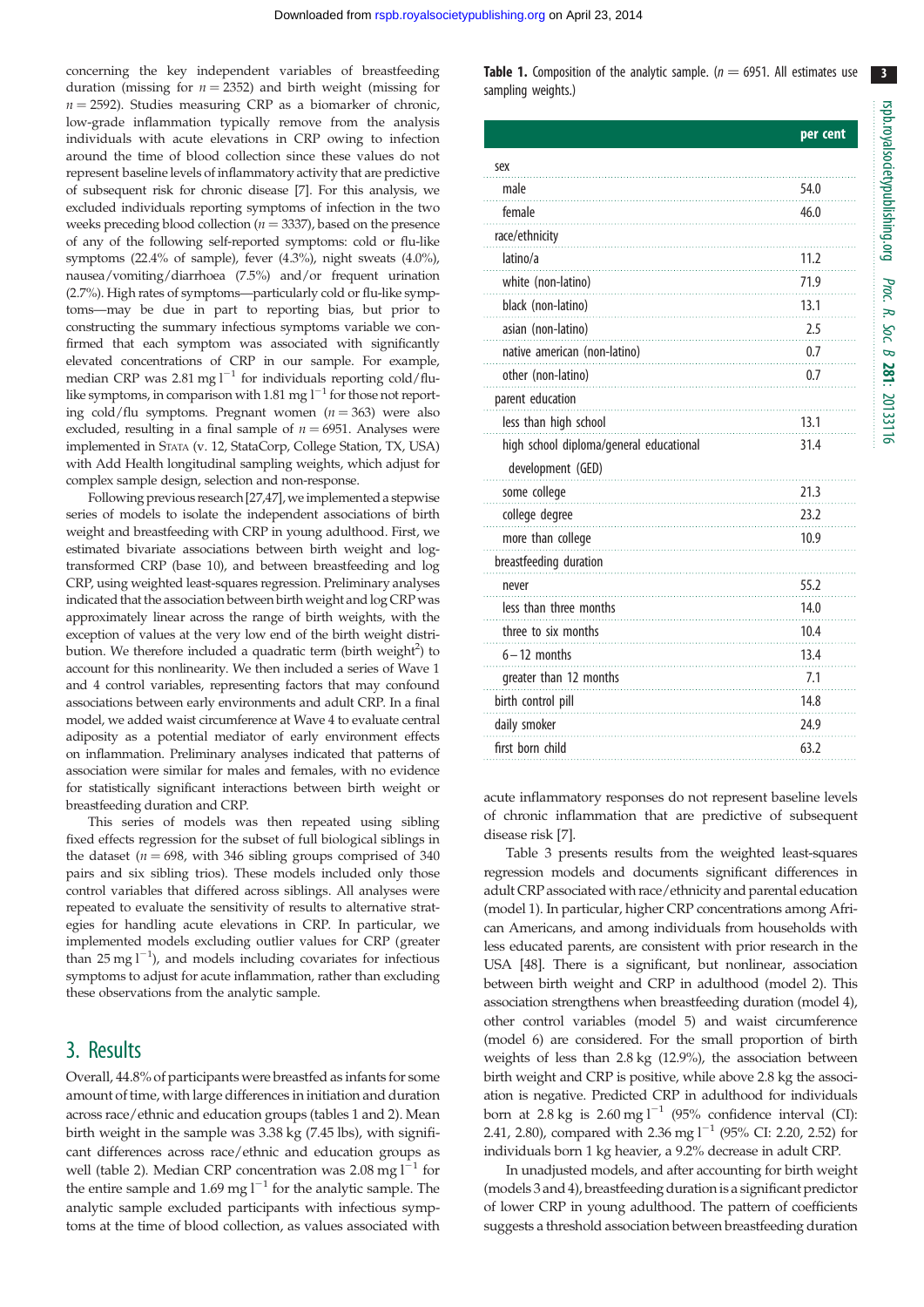<span id="page-3-0"></span>**Table 2.** Bivariate associations between demographic factors and birth weight, and duration of breastfeeding ( $n = 6951$ ).

|                                 | birth weight (kg) |                         | never breastfed |                                  | breastfed for less than<br>three months |                | breastfed for greater<br>than three months |                              |
|---------------------------------|-------------------|-------------------------|-----------------|----------------------------------|-----------------------------------------|----------------|--------------------------------------------|------------------------------|
|                                 | mean (s.e.)       | $p$ -value <sup>a</sup> | % (s.e.)        | $\overline{p}$ -value $^{\rm b}$ | % (s.e.)                                | $p$ -value $b$ | % (s.e.)                                   | <i>p</i> -value <sup>b</sup> |
| sex                             |                   |                         |                 |                                  |                                         |                |                                            |                              |
| female                          | 3.31 (0.02)       |                         | 56.4 (1.8)      |                                  | 13.0(0.9)                               |                | 30.6(1.6)                                  |                              |
| male                            | 3.43(0.01)        |                         | 54.1 (1.7)      |                                  | 14.9(1.0)                               |                | 30.9(1.5)                                  |                              |
| difference                      |                   | < 0.001                 |                 | 0.145                            |                                         | 0.105          |                                            | 0.828                        |
| race/ethnicity                  |                   |                         |                 |                                  |                                         |                |                                            |                              |
| latino/a                        | 3.38 (0.04)       |                         | 47.6 (2.7)      |                                  | 18.2(2.0)                               |                | 34.5 (2.4)                                 |                              |
| white (non-latino)              | 3.42(0.01)        |                         | 53.1(1.8)       |                                  | 14.4(0.9)                               |                | 32.6(1.7)                                  |                              |
| black (non-latino)              | 3.19 (0.02)       |                         | 79.5 (2.2)      |                                  | 7.8(1.2)                                |                | 12.7(1.6)                                  |                              |
| asian (non-latino)              | 3.15 (0.07)       |                         | 30.0(4.8)       |                                  | 10.6(3.2)                               |                | 59.6 (5.6)                                 |                              |
| native american<br>(non-latino) | 3.43(0.14)        |                         | 55.7 (10.3)     |                                  | 17.7(9.2)                               |                | 26.6(7.6)                                  |                              |
| other (non-latino)              | 3.43(0.11)        |                         | 27.1(8.1)       |                                  | 38.4 (10.5)                             |                | 34.5 (9.0)                                 |                              |
| difference                      |                   | < 0.001                 |                 | < 0.001                          |                                         | < 0.001        |                                            | < 0.001                      |
| birth order                     |                   |                         |                 |                                  |                                         |                |                                            |                              |
| first born                      | 3.36(0.01)        |                         | 55.2(1.7)       |                                  | 15.0(0.9)                               |                | 29.8 (1.5)                                 |                              |
| not first born                  | 3.42 (0.02)       |                         | 55.0 (1.8)      |                                  | 12.5(1.1)                               |                | 32.6(1.8)                                  |                              |
| difference                      |                   | 0.010                   |                 | 0.845                            |                                         | 0.068          |                                            | 0.082                        |
| parent education                |                   |                         |                 |                                  |                                         |                |                                            |                              |
| less than high school           | 3.31 (0.04)       |                         | 70.8(2.8)       |                                  | 10.5(1.5)                               |                | 18.7(2.2)                                  |                              |
| high school<br>diploma/GED      | 3.35 (0.02)       |                         | 67.7(1.8)       |                                  | 11.4(1.0)                               |                | 20.8(1.4)                                  |                              |
| some college                    | 3.38 (0.02)       |                         | 54.0 (2.1)      |                                  | 18.2 (1.5)                              |                | 27.8(1.7)                                  |                              |
| college degree                  | 3.41(0.02)        |                         | 43.4 (2.0)      |                                  | 15.5(1.4)                               |                | 41.1(2.0)                                  |                              |
| more than college               | 3.44(0.02)        |                         | 27.3(2.5)       |                                  | 14.7(1.5)                               |                | 58.0 (2.8)                                 |                              |
| difference                      |                   | 0.005                   |                 | < 0.001                          |                                         | < 0.001        |                                            | < 0.001                      |
| total                           | 3.38              |                         | 55.2            |                                  | 14.1                                    |                | 30.8                                       |                              |

<sup>a</sup>Birth weight p-values reflect t-tests for sex and birth order, ANOVA for race/ethnicity and parent education. <sup>b</sup>Breastfeeding p-values reflect  $\chi^2$ -tests.

and CRP, with substantially lower concentrations of CRP for individuals breastfed for three months or longer. Associations were attenuated, but remained statistically significant, with the addition of baseline covariates representing potentially confounding influences (model 5). When waist circumference in adulthood was added to the model, associations between breastfeeding duration and CRP were attenuated further but remained statistically significant (model 6). The significant associations between CRP and race/ethnicity and parental education reported in model 1 are substantially reduced in magnitude when birth weight and breastfeeding duration are considered in the models.

Waist circumference is a well-established predictor of chronic inflammation [[49\]](#page-8-0), and prior research has documented protective effects of breastfeeding in preventing overweight and obesity in adulthood [\[50](#page-8-0)]. These associations suggest that waist circumference represents a plausible mediator of the effects of breastfeeding on inflammation. Accordingly, we conducted Sobel–Goodman tests of statistical mediation [\[51](#page-8-0)]. Results indicate that adult waist circumference accounted for 37.3% ( $p = 0.07$ ), 50.8% ( $p < 0.001$ ), 41.2% ( $p < 0.001$ ), and 43.6% ( $p < 0.01$ ) of the association between adult CRP and breastfeeding durations of less than three months, three to six months, 6–12 months and greater than 12 months, respectively, relative to non-breastfed individuals.

[Figure 1](#page-5-0) presents the association between breastfeeding duration and CRP, without adjustment for waist circumference. Compared with individuals not breastfed, CRP concentrations were 20.1%, 26.7%, 29.6% and 29.8% lower among individuals breastfed for less than three months, three to six months, 6–12 months and greater than 12 months, respectively.

[Table 4](#page-6-0) presents results from fixed-effects sibling models. As might be expected from the smaller sample size and more limited variation in dependent and independent variables, standard errors are considerably larger than in [table 3](#page-4-0). Differences in birth weight across siblings significantly predicted differences in adult CRP concentration, with a nonlinear pattern of association similar to results from the full sample. The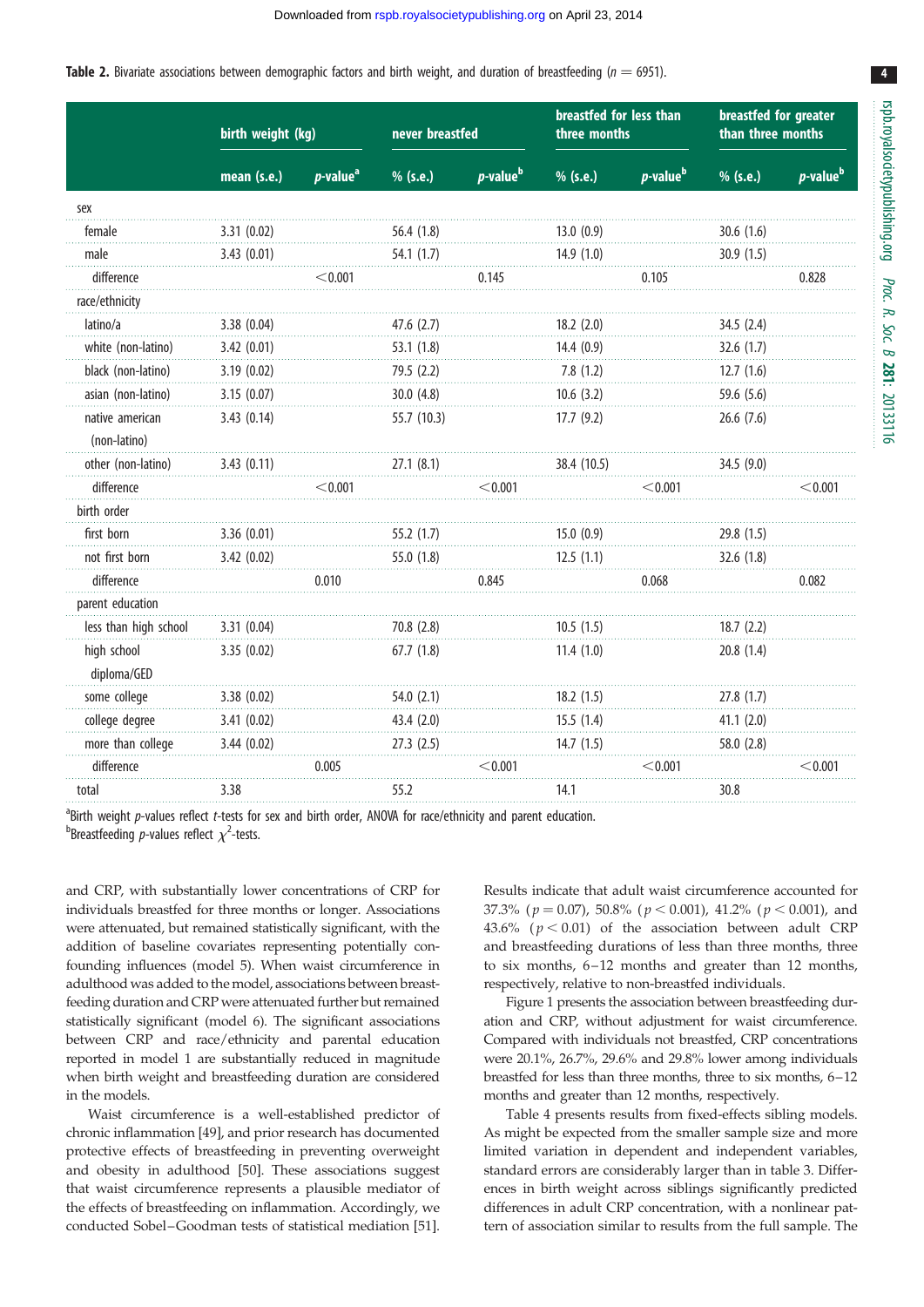<span id="page-4-0"></span>

|                                           | model 1        |          | model 2                  |         | model 3              |                        | model 4                  |                        | model 5                  |                                     | model 6                   |                                                                                    |
|-------------------------------------------|----------------|----------|--------------------------|---------|----------------------|------------------------|--------------------------|------------------------|--------------------------|-------------------------------------|---------------------------|------------------------------------------------------------------------------------|
|                                           | $\overline{6}$ | نه<br>مُ | $\overline{\mathcal{C}}$ | c.e.    | $\boldsymbol{\beta}$ | ية.                    | $\overline{\mathcal{C}}$ | ڹۣ                     | $\overline{\mathcal{C}}$ | ۣۊ                                  | $\vec{z}$                 | ۣۊ                                                                                 |
| birth weight (kg)                         |                |          | $0.180^+$                | (0.094) |                      |                        | $0.218*$                 | (0.093)                | $0.195*$                 | (0.089)                             | $0.224***$                | (0.079)                                                                            |
| birth weight <sup>2</sup>                 |                |          | $-0.032*$                | (0.014) |                      |                        | $-0.036*$                | (0.014)                | $-0.030*$                | (0.013)                             | $-0.040***$               | (0.012)                                                                            |
| never breastfed                           |                |          |                          |         | reference            |                        | reference                |                        | reference                |                                     | eference                  |                                                                                    |
| breastfed less than three months          |                |          |                          |         | $-0.084***$          |                        | $-0.083**$               |                        | $-0.065*$                |                                     | $-0.041$                  |                                                                                    |
| three to six months                       |                |          |                          |         | $-0.125**$           | $(0.027)$<br>$(0.028)$ | $-0.126**$               | $(0.027)$<br>$(0.028)$ | $-0.104**$               | $(0.028)$<br>$(0.029)$              | $-0.051*$                 |                                                                                    |
| $6 - 12$ months                           |                |          |                          |         | $-0.166**$           |                        | $-0.165**$               | (0.031)                | $-0.126**$               | (0.031)                             | $-0.074**$                | $\begin{array}{c} (0.026) \\ (0.024) \\ (0.024) \\ (0.033) \\ (0.016) \end{array}$ |
| greater than 12 months                    |                |          |                          |         | $0.149***$           | $(0.031)$<br>$(0.041)$ | $-0.147**$               | (0.040)                | $-0.120***$              |                                     | $-0.068*$                 |                                                                                    |
| male                                      | $-0.206***$    | (0.017)  |                          |         |                      |                        |                          |                        | $-0.162**$               | $(0.038)$<br>$(0.020)$              | $-0.191**$                |                                                                                    |
| white (non-latino)                        | reference      |          |                          |         |                      |                        |                          |                        | reference                |                                     | reference                 |                                                                                    |
| latino/a                                  | 0.048          | (0.029)  |                          |         |                      |                        |                          |                        | $0.066*$                 | (0.030)                             | $\frac{0.050^{*}}{0.039}$ |                                                                                    |
| black (non-latino)                        | $0.060*$       | (0.027)  |                          |         |                      |                        |                          |                        | $0.048 +$                |                                     |                           |                                                                                    |
| asian (non-latino)                        | $-0.228**$     | (0.041)  |                          |         |                      |                        |                          |                        | $-0.196**$               | $(0.028)$<br>$(0.042)$              | $-0.114**$                | $(0.025)$<br>$(0.024)$<br>$(0.031)$<br>$(0.094)$                                   |
| native american (non-latino)              | $0.206***$     | (0.154)  |                          |         |                      |                        |                          |                        | 0.198                    | (0.160)                             | 0.026                     |                                                                                    |
| other (non-latino)                        | $-0.034$       | (0.092)  |                          |         |                      |                        |                          |                        | $-0.029$                 | (0.091)                             |                           | (0.075)                                                                            |
| parent's education: less than high school | reference      |          |                          |         |                      |                        |                          |                        | reference                |                                     | $0.001$<br>reference      |                                                                                    |
| parent's education: high school           | 0.009          | (0.029)  |                          |         |                      |                        |                          |                        | 0.006                    | (0.029)                             | 0.014                     | (0.025)                                                                            |
| parent's education: some college          | $-0.020$       | (0.033)  |                          |         |                      |                        |                          |                        | $-0.015$                 |                                     |                           |                                                                                    |
| parent's education: college graduate      | $-0.081*$      | (0.033)  |                          |         |                      |                        |                          |                        | $-0.062$ <sup>+</sup>    | $(0.034)$<br>$(0.035)$<br>$(0.037)$ | 0.008                     | $(0.029)$<br>$(0.026)$<br>$(0.031)$<br>$(0.016)$                                   |
| parent's education: more than college     | $-0.119**$     | (0.036)  |                          |         |                      |                        |                          |                        | $-0.079*$                |                                     | $-0.029$                  |                                                                                    |
| first born child                          |                |          |                          |         |                      |                        |                          |                        | $0.008\,$                | (0.020)                             | 0.002                     |                                                                                    |
| daily smoker                              |                |          |                          |         |                      |                        |                          |                        | 0.032                    | (0.022)                             | $0.057***$                |                                                                                    |
| birth control pill                        |                |          |                          |         |                      |                        |                          |                        | $0.134***$               | (0.026)                             | $0.230**$                 | $(0.019)$<br>$(0.022)$                                                             |
| waist circumference (cm)                  |                |          |                          |         |                      |                        |                          |                        |                          |                                     | $0.016**$                 | (0.001)                                                                            |
|                                           | 0.051          |          | 0.002                    |         | 0.015                |                        | 0.017                    |                        | 0.066                    |                                     | 0.297                     |                                                                                    |

Table 3. Coefficients and standard errors from weighted least-squares regression models predicting log CRP,  $n = 6951$ . (\* $p < 0.05$ ; \*\* $p < 0.01$ , + $p < 0.10$ .) Table 3. Coefficients and standard errors from weighted least-squares regression models predicting log CRP,  $n = 6951$ . (\* $p < 0.05$ ; \*\* $p < 0.01$ ,  $^+p < 0.10$ .)

 $\overline{\phantom{a}}$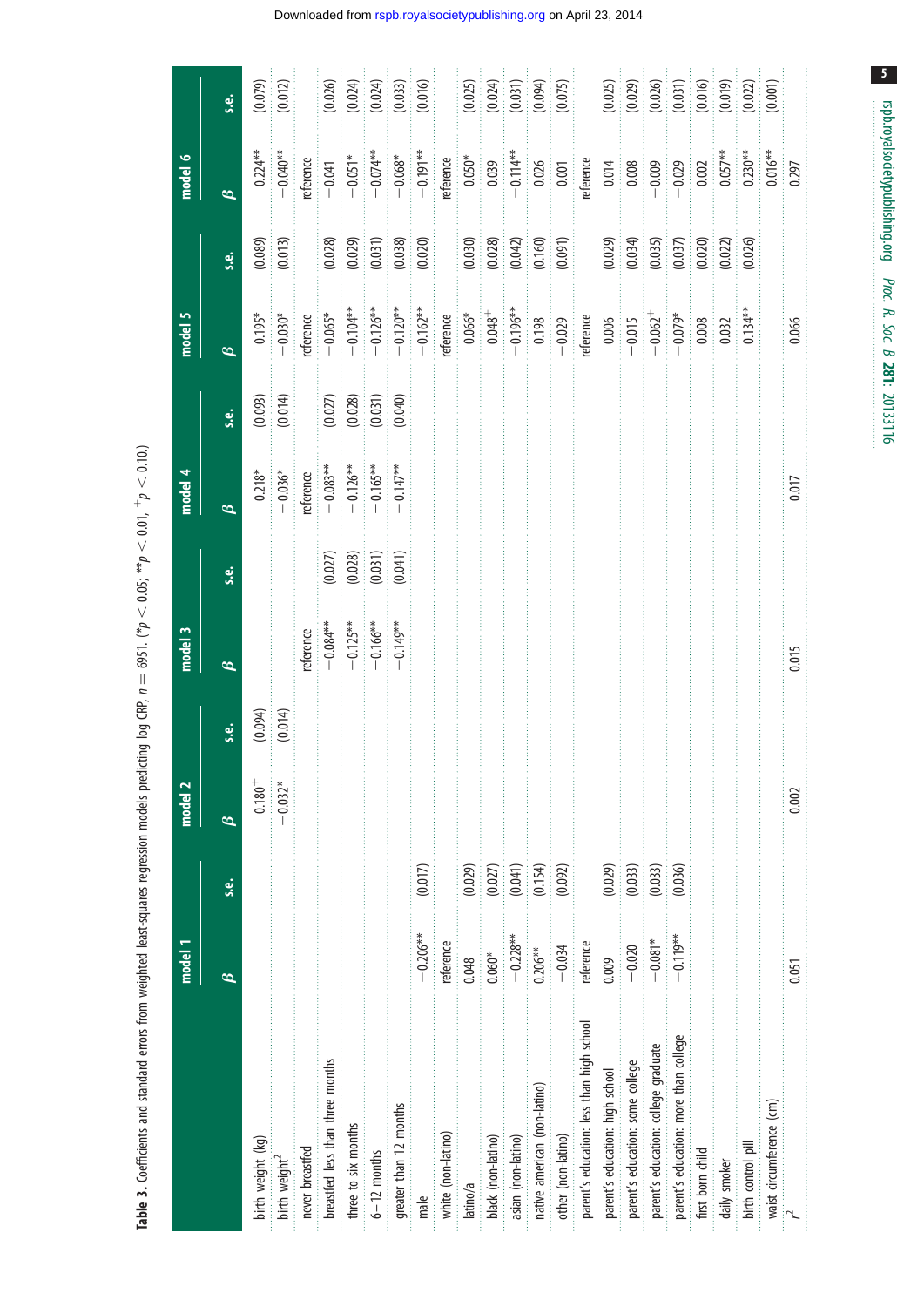<span id="page-5-0"></span>

Figure 1. Predicted CRP values by breastfeeding duration. Note: values are based on coefficients from [table 3,](#page-4-0) model 5 ( $n = 6951$ ). Error bars represent 95% confidence intervals.

quadratic peak in the sibling models was approximately 2.5 kg, with a positive association between birth weight and CRP below this threshold, and a negative association above. Based on the sibling comparisons, predicted CRP in adulthood for individuals born at 2.5 kg is 2.83 mg  $l^{-1}$  (95% CI: 2.24, 3.42), compared with 2.15 mg  $I^{-1}$  (95% CI: 1.67, 2.62) for individuals born 1 kg heavier, a 24.0% difference.

Owing to the more limited variation in breastfeeding duration between siblings than in the full population, we chose three months as a single cut-point based on results in [table 3](#page-4-0) (25 sibling pairs and one sibling trio contained siblings on both sides of the three month breastfeeding cut-point, for a subsample of  $n = 53$  'discordantly fed' participants). The estimated magnitude of the association between breastfeeding duration and CRP is larger than in [table 3,](#page-4-0) with a statistically significant association between longer breastfeeding and lower adult CRP after covariate adjustment (model 4). According to this model, predicted CRP in adulthood is 2.25 mg  $1^{-1}$  (95% CI: 1.79, 2.72) in siblings breastfed less than three months, compared with 1.21 mg  $l^{-1}$  (95% CI: 0.70, 1.71) for those breastfed three months or longer, a 46.2% difference in adult CRP concentrations.

Finally, we evaluated the robustness of these results to alternative strategies for controlling for infectious symptoms around the time of blood collection. Specifically, we repeated our analyses using an indicator variable to control for the presence of infectious symptoms, rather than excluding individuals with infectious symptoms from the analytic sample. We also considered a series of models that excluded individuals with  $CRP > 25$  mg l<sup>-1</sup> (n = 295) to eliminate potential influence of outlier values. Results from least-squares regression models were very similar for breastfeeding duration, both in terms of magnitude and significance of the associations with CRP. Birth weight coefficients were also similar, but attenuated in magnitude. Results from sibling comparison models were similar, although the coefficients for the association between CRP and birth weight and breastfeeding greater than three months were substantially smaller in magnitude in the fully adjusted model.

# 4. Discussion

Clinicians, researchers and policy-makers increasingly emphasize the importance of prenatal and early postnatal environments in influencing physiological function and health over the life course [\[4,](#page-6-0)[52\]](#page-8-0). In this analysis, we document large disparities in birth weight and rates of breastfeeding associated with race/ethnicity and education level. We present evidence that lower birth weight and shorter durations of breastfeeding both predict elevated concentrations of CRP in young adulthood, indicating increased risk for cardiovascular and metabolic diseases that are major health burdens in the USA and the UK. Clinical trials have demonstrated that statin therapy reduces CRP in healthy adults by 14.8–17.4% [\[53](#page-8-0)–[55](#page-8-0)]. Our results suggest that the effects of breastfeeding on adult CRP are comparable, or larger, in magnitude.

Advantages of our study include the use of a large, nationally representative sample and the application of sibling fixedeffects models that account for hard-to-measure attributes that may otherwise confound associations between early environments and adult health. A limitation of our study is the application of maternal recall to collect information on birth weight and breastfeeding duration. However, prior validation studies indicate that maternal reports of birth weight correlate highly with birth records, and that breastfeeding initiation and duration are also reported with high validity and reliability [[56,57](#page-8-0)]. In addition, similar to other epidemiological studies of inflammation [\[17,](#page-7-0)[58,59](#page-8-0)], the Add Health study uses a single CRP measure to assess baseline levels of inflammation, which makes it more difficult to differentiate acute from chronic, lowgrade inflammatory activity. Multiple CRP values would be preferable, but we use infectious symptoms to control for the predominant source of acute activation in young adults.

To the best of our knowledge, this study is the first to document an association between birth weight and CRP in sibling comparison models, which eliminate a wide range of potentially confounding influences on adult CRP and increase our confidence in concluding that aspects of the prenatal environment have effects on the regulation of inflammation that last into adulthood. At birth weights above 2.5–2.8 kg, we find a negative association between birth weight and CRP, consistent with prior studies [[26](#page-7-0)–[29,](#page-7-0)[60\]](#page-8-0). We are not aware of previous research documenting positive associations between CRP and birth weight at the low end of the birth weight distribution, but it is not clear if prior studies adequately considered the possibility of nonlinear associations. Since lower birth weights in the USA are typically associated with shorter gestation, it is possible that pre-term delivery is contributing to this pattern of results. Unfortunately, the Add Health study did not collect information on gestational age, so exploring this issue in greater depth remains for future research. Regardless, a large body of epidemiological research has documented associations between birth weight and risk for cardiovascular and metabolic diseases later in life [[4,5\]](#page-6-0), and our results point towards chronic inflammation as a potentially important intervening mechanism.

While the prenatal environment has been the primary focus of research on the fetal origins hypothesis, postnatal feeding decisions may provide additional opportunities for intervention, particularly given low rates of extended breastfeeding in the USA and the UK. Our findings are consistent with prior studies in New Zealand and Scotland [\[61,62](#page-8-0)] and are important in demonstrating negative associations between breastfeeding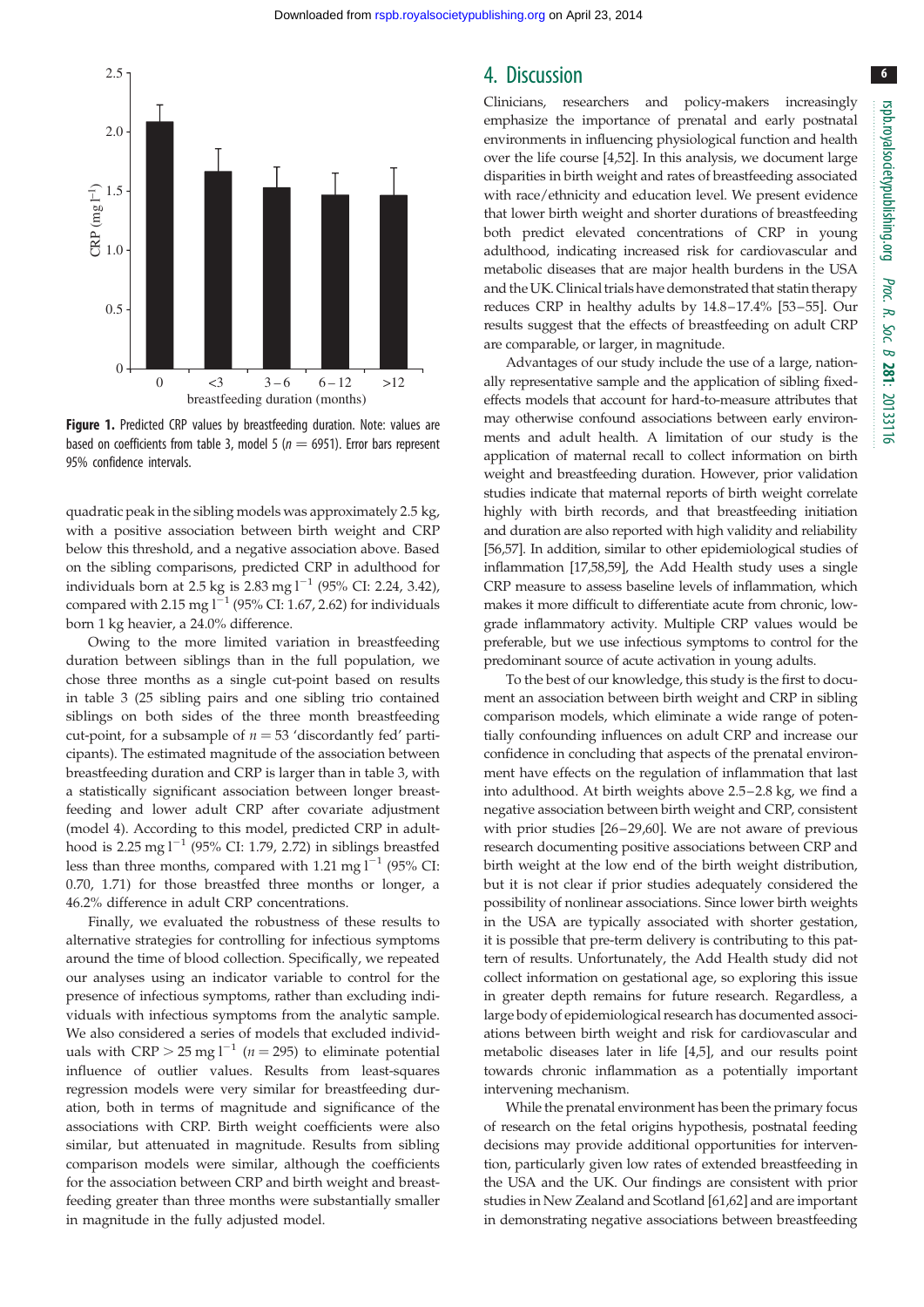<span id="page-6-0"></span>**Table 4.** Coefficients and standard errors from fixed-effects sibling comparison models predicting log CRP,  $n = 698$ . (\*p < 0.05, \*\*p < 0.01, +p < 0.10.)

|                                                    | model 1     |         | model 2      |         | model 3      |         | model 4    |         | model 5      |         |
|----------------------------------------------------|-------------|---------|--------------|---------|--------------|---------|------------|---------|--------------|---------|
|                                                    | $\beta$     | s.e.    | $\beta$      | s.e.    | $\beta$      | s.e.    | $\beta$    | s.e.    | $\beta$      | s.e.    |
| birth weight (kg)                                  | $0.619^{+}$ | (0.343) |              |         | $0.675*$     | (0.062) | $0.740*$   | (0.340) | $0.649*$     | (0.313) |
| birth weight <sup>2</sup>                          | $-0.130*$   | (0.054) |              |         | $-0.138**$   | (0.054) | $-0.143**$ | (0.053) | $-0.128**$   | (0.049) |
| breastfed $\geq$ 3 months<br>(versus $<$ 3 months) |             |         | $-0.222^{+}$ | (0.134) | $-0.232^{+}$ | (0.132) | $-0.271*$  | (0.130) | $-0.215^{+}$ | (0.120) |
| male                                               |             |         |              |         |              |         | $-0.200**$ | (0.063) | $-0.247**$   | (0.059) |
| birth control pill                                 |             |         |              |         |              |         | 0.064      | (0.082) | 0.076        | (0.076) |
| daily smoker                                       |             |         |              |         |              |         | $-0.117$   | (0.072) | $-0.092$     | (0.067) |
| first born child                                   |             |         |              |         |              |         | $-0.013$   | (0.054) | $-0.019$     | (0.050) |
| waist<br>circumference (cm)                        |             |         |              |         |              |         |            |         | $0.013***$   | (0.002) |
| $R^2$ , within sibling<br>groups                   | 0.045       |         | 0.008        |         | 0.053        |         | 0.099      |         | 0.235        |         |
| $R^2$ , between sibling<br>groups                  | 0.006       |         | 0.018        |         | 0.0004       |         | 0.006      |         | 0.264        |         |
| $R^2$ , overall                                    | 0.0001      |         | 0.014        |         | 0.005        |         | 0.021      |         | 0.257        |         |

duration and CRP concentration in a large representative sample of adults in the USA. Results from sibling comparison models are particularly compelling in that they control for many characteristics of families—observed or unobservable that may bias estimates of the impact of breastfeeding on adult CRP. Although the relatively small number of discordant siblings cautions against over-interpretation, it is worth noting that the magnitude of the association between breastfeeding duration and CRP was substantially larger in the sibling comparison models. Consumption of breast milk in infancy may have lasting effects on inflammation by shaping regulatory pathways during sensitive periods of immune development [\[63,64](#page-8-0)]. Effects of breastfeeding may also be indirect, through programming of metabolic pathways that reduce the accumulation of body fat and the production of pro-inflammatory cytokines [[49](#page-8-0),[50](#page-8-0)].

Lower birth weights and shorter durations of breastfeeding are associated with elevated concentrations of CRP in young adulthood. Efforts to improve birth outcomes, and to increase the initiation and duration of breastfeeding in accordance with current recommendations, may reduce levels of chronic inflammation in adulthood and lower risk for chronic degenerative diseases of ageing. A focus on environments early in development may also help address social disparities in population health outcomes in adulthood, which run parallel to, and perhaps derive in part from, social disparities in birth weight and breastfeeding behaviour [[38](#page-7-0)[,65](#page-8-0)].

Acknowledgements. This project's contents are solely the responsibility of the authors and do not necessarily represent the official views of the National Institutes of Health. This research uses data from Add Health, a program project directed by Kathleen Mullan Harris and designed by J. Richard Udry, Peter S. Bearman, and Kathleen Mullan Harris at the University of North Carolina at Chapel Hill. Special acknowledgement is due Ronald R. Rindfuss and Barbara Entwisle for assistance in the original design.

Data accessibility. Information on how to obtain the Add Health data files is available on the Add Health website [\(http://www.cpc.unc.](http://www.cpc.unc.edu/addhealth) [edu/addhealth](http://www.cpc.unc.edu/addhealth)).

Funding statement. This project was supported by grant no. R01HD053731 from the Eunice Kennedy Shriver National Institute of Child Health and Human Development of the National Institutes of Health. This research was funded by grant P01-HD31921 from the Eunice Kennedy Shriver National Institute of Child Health and Human Development, with cooperative funding from 23 other federal agencies and foundations. No direct support was received from grant P01-HD31921 for this analysis. T.W.M. also acknowledges research support as a Fellow of the Canadian Institute for Advanced Research, program in Child and Brain Development.

# **References**

- 1. Forsdahl A. 1977 Are poor living conditions in childhood and adolescence an important risk factor for arteriosclerotic heart disease? Br. J. Prev. Soc. Med. 31, 91-95.
- 2. Kermack WO, McKendrick AG, McKinlay PL. 1934 Death rates in Great Britain and Sweden: some general regularities and their significance. Lancet 226, 698– 703. [\(doi:10.1016/S0140-6736\(00\)](http://dx.doi.org/10.1016/S0140-6736(00)92530-3) [92530-3\)](http://dx.doi.org/10.1016/S0140-6736(00)92530-3)
- 3. Barker DJP, Osmond C. 1986 Infant mortality, childhood nutrition, and ischaemic heart disease in England and Wales. Lancet 1, 1077– 1081. [\(doi:10.](http://dx.doi.org/10.1016/S0140-6736(86)91340-1) [1016/S0140-6736\(86\)91340-1](http://dx.doi.org/10.1016/S0140-6736(86)91340-1))
- 4. Gluckman PD, Hanson MA, Cooper C, Thornburg KL. 2008 Effect of in utero and early-life conditions on adult health and disease. N Engl. J. Med. 359, 61 – 73. [\(doi:10.1056/](http://dx.doi.org/10.1056/NEJMra0708473) [NEJMra0708473\)](http://dx.doi.org/10.1056/NEJMra0708473)
- 5. Barker DJ. 1994 Mothers, babies and diseases in later life. London, UK: BMJ Publishing Group.
- 6. Ridker PM, Cook N. 2004 Clinical usefulness of very high and very low levels of C-reactive protein across the full range of Framingham risk scores. Circulation 109, 1955– 1959. ([doi:10.1161/01.cir.0000125690.](http://dx.doi.org/10.1161/01.cir.0000125690.80303.a8) [80303.a8\)](http://dx.doi.org/10.1161/01.cir.0000125690.80303.a8)
- 7. Pearson TA et al. 2003 Markers of inflammation and cardiovascular disease: application to clinical and

7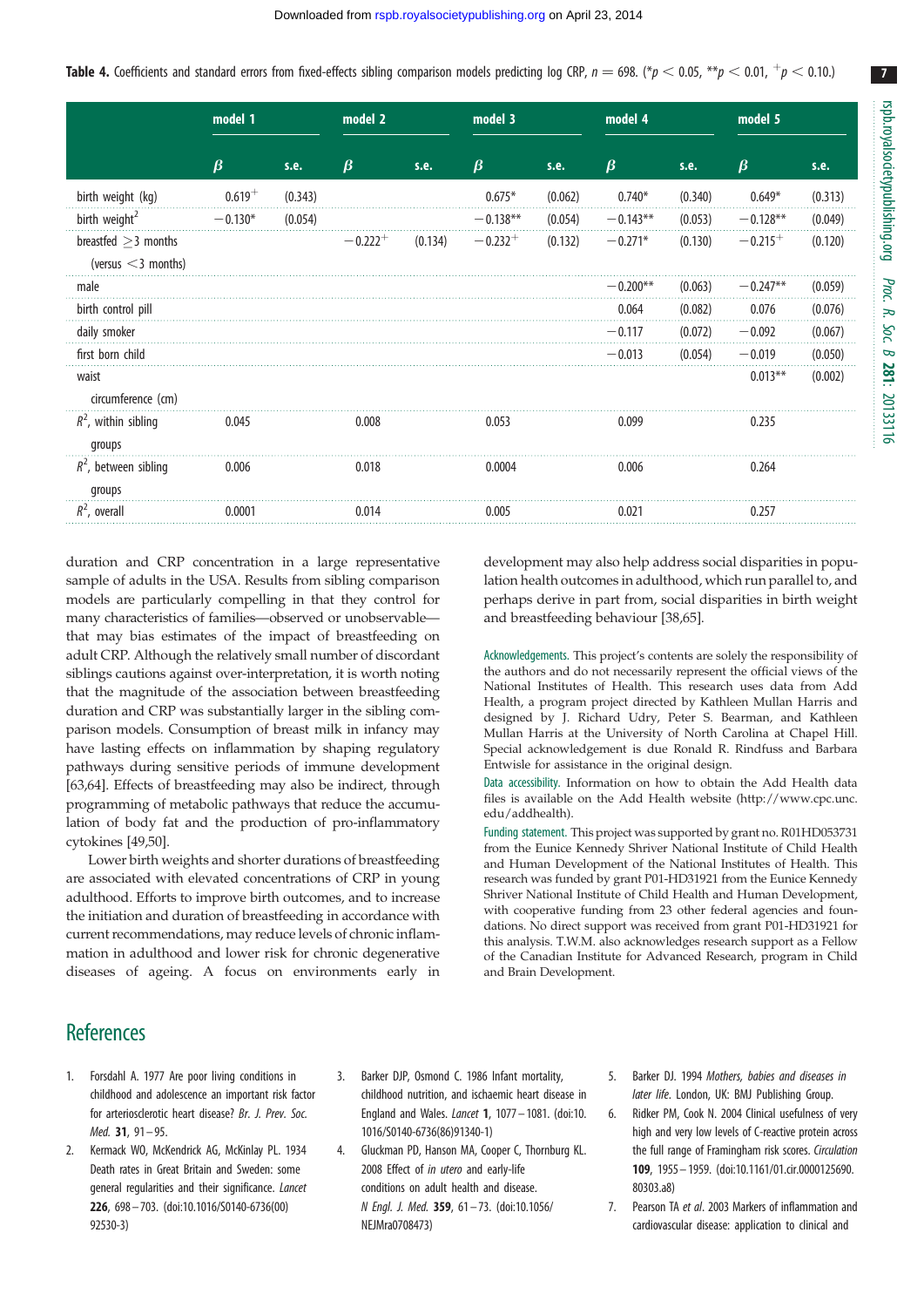<span id="page-7-0"></span>public health practice. Circulation 107, 499 – 511. [\(doi:10.1161/01.CIR.0000052939.59093.45](http://dx.doi.org/10.1161/01.CIR.0000052939.59093.45))

- 8. Crimmins EM, Finch CE. 2006 Infection, inflammation, height, and longevity. Proc. Natl Acad. Sci. USA 103, 498– 503. ([doi:10.1073/](http://dx.doi.org/10.1073/pnas.0501470103) [pnas.0501470103](http://dx.doi.org/10.1073/pnas.0501470103))
- 9. Miller GE, Chen E, Fok AK, Walker H, Lim A, Nicholls EF, Cole S, Kobor MS. 2009 Low early-life social class leaves a biological residue manifested by decreased glucocorticoid and increased proinflammatory signaling. Proc. Natl Acad. Sci. USA 106, 14 716– 14 721. ([doi:10.1073/pnas.](http://dx.doi.org/10.1073/pnas.0902971106) [0902971106\)](http://dx.doi.org/10.1073/pnas.0902971106)
- 10. Taylor SE, Lehman BJ, Kiefe CI, Seeman TE. 2006 Relationship of early life stress and psychological functioning to adult C-reactive protein in the coronary artery risk development in young adults study. Biol. Psychiatry 60, 819– 824. [\(doi:10.1016/j.](http://dx.doi.org/10.1016/j.biopsych.2006.03.016) [biopsych.2006.03.016](http://dx.doi.org/10.1016/j.biopsych.2006.03.016))
- 11. McDade TW, Hawkley LC, Cacioppo JT. 2006 Psychosocial and behavioral predictors of inflammation in middle-aged and older adults: the Chicago Health, Aging, and Social Relations Study. Psychosom. Med. 68, 376– 381. ([doi:10.1097/01.](http://dx.doi.org/10.1097/01.psy.0000221371.43607.64) [psy.0000221371.43607.64](http://dx.doi.org/10.1097/01.psy.0000221371.43607.64))
- 12. Ballou SP, Kushner I. 1992 C-reactive protein and the acute phase response. Adv. Internal Med. 37, 313– 336.
- 13. Black S, Kushner I, Samols D. 2004 C-reactive protein. J. Biol. Chem. 279, 48 487– 48 490. [\(doi:10.1074/jbc.R400025200\)](http://dx.doi.org/10.1074/jbc.R400025200)
- 14. Du Clos TW. 2000 Function of C-reactive protein. Ann. Med. 32, 274 – 278. [\(doi:10.3109/078538900](http://dx.doi.org/10.3109/07853890009011772) [09011772](http://dx.doi.org/10.3109/07853890009011772))
- 15. Berg AH, Scherer PE. 2005 Adipose tissue, inflammation, and cardiovascular disease. Circ. Res. 96, 939– 949. ([doi:10.1161/01.RES.0000163635.](http://dx.doi.org/10.1161/01.RES.0000163635.62927.34) [62927.34](http://dx.doi.org/10.1161/01.RES.0000163635.62927.34))
- 16. Ridker PM, Buring JE, Shih J, Matias M, Hennekens CH. 1998 Prospective study of C-reactive protein and the risk of future cardiovascular events among apparently healthy women. Circulation 98, 731– 733. ([doi:10.1161/01.CIR.98.8.731\)](http://dx.doi.org/10.1161/01.CIR.98.8.731)
- 17. Pradhan AD, Manson JE, Rifai N, Buring JE, Ridker PM. 2001 C-reactive protein, interleukin 6, and risk of developing type 2 diabetes mellitus. JAMA 286, 327– 334. ([doi:10.1001/jama.286.3.327](http://dx.doi.org/10.1001/jama.286.3.327))
- 18. Kuo H-K, Bean JF, Yen C-J, Leveille SG. 2006 Linking C-reactive protein to late-life disability in the National Health and Nutrition Examination Survey (NHANES) 1999-2002. J. Gerontol. A-Biol. Sci. Med. Sci. 61, 380– 387. ([doi:10.1093/gerona/](http://dx.doi.org/10.1093/gerona/61.4.380) [61.4.380\)](http://dx.doi.org/10.1093/gerona/61.4.380)
- 19. Jenny NS, Yanez ND, Psaty BM, Kuller LH, Hirsch CH, Tracy RP. 2007 Inflammation biomarkers and nearterm death in older men. Am. J. Epidemiol. 165, 684– 695. ([doi:10.1093/aje/kwk057\)](http://dx.doi.org/10.1093/aje/kwk057)
- 20. Harris TB, Ferrucci L, Tracy RP, Corti MC, Wacholder S, Ettinger WH, Heimovitz H, Cohen HJ, Wallace R. 1999 Associations of elevated interleukin-6 and C-reactive protein levels with mortality in the elderly. Am. J. Med. 106, 516 – 512. [\(doi:10.1016/](http://dx.doi.org/10.1016/S0002-9343(99)00066-2) [S0002-9343\(99\)00066-2\)](http://dx.doi.org/10.1016/S0002-9343(99)00066-2)
- 21. Alley DE, Seeman TE, Ki Kim J, Karlamangla A, Hu P, Crimmins EM. 2006 Socioeconomic status and C-reactive protein levels in the US population: NHANES IV. Brain Behav. Immun. 20, 498– 504. [\(doi:10.1016/j.bbi.2005.10.003](http://dx.doi.org/10.1016/j.bbi.2005.10.003))
- 22. Nazmi A, Victora CG. 2007 Socioeconomic and racial/ ethnic differentials of C-reactive protein levels: a systematic review of population-based studies. BMC Public Health 7, 212. ([doi:10.1186/1471-2458-7-212](http://dx.doi.org/10.1186/1471-2458-7-212))
- 23. Ranjit N, Diez-Roux AV, Shea S, Cushman M, Hanyu N, Seeman T. 2007 Socioeconomic position, race/ ethnicity, and inflammation in the multi-ethnic study of atherosclerosis. Circulation 116, 2383-2390. [\(doi:10.1161/CIRCULATIONAHA.107.706226\)](http://dx.doi.org/10.1161/CIRCULATIONAHA.107.706226)
- 24. McDade TW, Lindau ST, Wroblewski K. 2011 Predictors of C-reactive protein in the National Social Life, Health, and Aging Project. J. Gerontol. B-Psychol. Sci. Soc. Sci. 66, 129– 136. [\(doi:10.1093/](http://dx.doi.org/10.1093/geronb/gbq008) [geronb/gbq008](http://dx.doi.org/10.1093/geronb/gbq008))
- 25. Hemingway H, Shipley M, Mullen MJ, Kumari M, Brunner E, Taylor M, Donald AE, Deanfield JE, Marmot M. 2003 Social and psychosocial influences on inflammatory markers and vascular function in civil servants (The Whitehall II study). Am. J. Cardiol. 92, 984–987. [\(doi:10.1016/S0002-9149 \(03\)00985-8](http://dx.doi.org/10.1016/S0002-9149(03)00985-8))
- 26. Danese A, Pariante CM, Caspi A, Taylor A, Poulton R. 2007 Childhood maltreatment predicts adult inflammation in a life-course study. Proc. Natl Acad. Sci. USA 104, 1319 - 1324. ([doi:10.1073/pnas.](http://dx.doi.org/10.1073/pnas.0610362104) [0610362104\)](http://dx.doi.org/10.1073/pnas.0610362104)
- 27. McDade TW, Rutherford J, Adair L, Kuzawa CW. 2010 Early origins of inflammation: microbial exposures in infancy predict lower levels of Creactive protein in adulthood. Proc. R. Soc. B 277, 1129– 1137. [\(doi:10.1098/rspb.2009.1795\)](http://dx.doi.org/10.1098/rspb.2009.1795)
- 28. Sattar N, McConnachie A, O'Reilly D, Upton MN, Greer IA, Smith GD, Watt G. 2004 Inverse association between birth weight and C-reactive protein concentrations in the MIDSPAN Family Study. Arterioscl. Throm. Vas. 24, 583– 587. [\(doi:10.1161/](http://dx.doi.org/10.1161/01.atv.0000118277.41584.63) [01.atv.0000118277.41584.63](http://dx.doi.org/10.1161/01.atv.0000118277.41584.63))
- 29. Tzoulaki I et al. 2008 Size at birth, weight gain over the life course, and low-grade inflammation in young adulthood: northern Finland 1966 Birth Cohort study. Eur. Heart J. 29, 1049– 1056. [\(doi:10.](http://dx.doi.org/10.1093/eurheartj/ehn105) [1093/eurheartj/ehn105\)](http://dx.doi.org/10.1093/eurheartj/ehn105)
- 30. Kramer MS. 2000 Invited commentary: association between restricted fetal growth and adult chronic disease: it is causal? Is it important? Am. J. Epidemiol. 152, 605– 608. [\(doi:10.1093/aje/](http://dx.doi.org/10.1093/aje/152.7.605) [152.7.605\)](http://dx.doi.org/10.1093/aje/152.7.605)
- 31. Shanks N, Lightman SL. 2001 The maternalneonatal neuro-immune interface: are there longterm implications for inflammatory or stress-related disease? J. Clin. Invest. 108, 1567– 1573. [\(doi:10.](http://dx.doi.org/10.1172/JCI14592) [1172/JCI14592](http://dx.doi.org/10.1172/JCI14592))
- 32. Metzger MW, McDade TW. 2010 Breastfeeding as obesity prevention in the United States: a sibling difference model. Am. J. Hum. Biol. 22, 291– 296. [\(doi:10.1002/ajhb.20982](http://dx.doi.org/10.1002/ajhb.20982))
- 33. American Academy of Pediatrics. 2012 Breastfeeding and the use of human milk. Pediatrics 129, e827 – e841. ([doi:10.1542/peds.2011-3552](http://dx.doi.org/10.1542/peds.2011-3552))
- 34. UNICEF United Kingdom. 2013 Government recommendations. See [http://www.unicef.org.uk/](http://www.unicef.org.uk/BabyFriendly/About-Baby-Friendly/Breastfeeding-in-the-UK/Government-recommendations/) [BabyFriendly/About-Baby-Friendly/Breastfeeding-in](http://www.unicef.org.uk/BabyFriendly/About-Baby-Friendly/Breastfeeding-in-the-UK/Government-recommendations/)[the-UK/Government-recommendations/](http://www.unicef.org.uk/BabyFriendly/About-Baby-Friendly/Breastfeeding-in-the-UK/Government-recommendations/).
- 35. CDC. 2012 Breastfeeding report card 2012, United States. See [http://www.cdcgov/breastfeeding/data/](http://www.cdcgov/breastfeeding/data/reportcard2htm) [reportcard2htm](http://www.cdcgov/breastfeeding/data/reportcard2htm).
- 36. Li R, Darling N, Maurice E, Barker L, Grummer-Strawn LM. 2005 Breastfeeding rates in the United States by characteristics of the child, mother, or family: the 2002 National Immunization Survey. Pediatrics 115, e31-e37. [\(doi:10.1542/peds.](http://dx.doi.org/10.1542/peds.2004-0481) [2004-0481](http://dx.doi.org/10.1542/peds.2004-0481))
- 37. Blumenshine P, Egerter S, Barclay CJ, Cubbin C, Braveman PA. 2010 Socioeconomic disparities in adverse birth outcomes: a systematic review. Am. J. Prev. Med. 39, 263 – 272. [\(doi:10.1016/j.](http://dx.doi.org/10.1016/j.amepre.2010.05.012) [amepre.2010.05.012\)](http://dx.doi.org/10.1016/j.amepre.2010.05.012)
- 38. Braveman P, Barclay C. 2009 Health disparities beginning in childhood: a life-course perspective. Pediatrics 124(Suppl. 3), S163– S175. [\(doi:10.1542/](http://dx.doi.org/10.1542/peds.2009-1100D) [peds.2009-1100D\)](http://dx.doi.org/10.1542/peds.2009-1100D)
- 39. Wooldridge JM. 2006 Introductory econometrics, 3. Mason, OH: Aufl Thomson South-Western.
- 40. Paneth N, Susser M. 1995 Early origin of coronary heart disease (the Barker hypothesis). Br. Med. J. 310, 411– 412. [\(doi:10.1136/bmj.310.6977.411](http://dx.doi.org/10.1136/bmj.310.6977.411))
- 41. Harris KM. 2011 Design features of Add Health. See [http://www.cpcuncedu/projects/addhealth/data/](http://www.cpcuncedu/projects/addhealth/data/guides/design%20paper%20WI-IVpdf) [guides/design%20paper%20WI-IVpdf](http://www.cpcuncedu/projects/addhealth/data/guides/design%20paper%20WI-IVpdf).
- 42. Macy EM, Hayes TE, Tracy RP. 1997 Variability in the measurement of C-reactive protein in healthy subjects: implications for reference intervals and epidemiological applications. Clin. Chem. 43, 52– 58.
- 43. Ockene IS, Matthews CE, Rifai N, Ridker PM, Reed G, Stanek E. 2001 Variability and classification accuracy of serial high-sensitivity C-reactive protein measurements in healthy adults. Clin. Chem. 47.  $444 - 450$
- 44. Entzel P, Whitsel EA, Richardson A, Tabor J, Hallquist S, Hussey J, Halpern CT, Harris KM. 2009 Cardiovascular and anthropometric measures. See [http://www.cpcuncedu/projects/addhealth/data/](http://www.cpcuncedu/projects/addhealth/data/guides/Wave%20IV%20cardiovascular%20and%20anthropometric%20documentation%20110209pdf) [guides/Wave%20IV%20cardiovascular%20and](http://www.cpcuncedu/projects/addhealth/data/guides/Wave%20IV%20cardiovascular%20and%20anthropometric%20documentation%20110209pdf) [%20anthropometric%20documentation](http://www.cpcuncedu/projects/addhealth/data/guides/Wave%20IV%20cardiovascular%20and%20anthropometric%20documentation%20110209pdf) [%20110209pdf.](http://www.cpcuncedu/projects/addhealth/data/guides/Wave%20IV%20cardiovascular%20and%20anthropometric%20documentation%20110209pdf)
- 45. McDade TW, Williams S, Snodgrass JJ. 2007 What a drop can do: dried blood spots as a minimally invasive method for integrating biomarkers into population-based research. Demography 44, 899– 925. [\(doi:10.1353/dem.2007.0038](http://dx.doi.org/10.1353/dem.2007.0038))
- 46. McDade TW, Burhop J, Dohnal J. 2004 High sensitivity enzyme immunoassay for C reactive protein in dried blood spots. Clin. Chem. 50, 652– 654. [\(doi:10.1373/clinchem.2003.029488](http://dx.doi.org/10.1373/clinchem.2003.029488))
- 47. Lucas A, Fewtrell MS, Cole TJ. 1999 Fetal origins of adult disease: the hypothesis revisited. Br. Med. J. 319, 245– 249. [\(doi:10.1136/bmj.319.7204.245](http://dx.doi.org/10.1136/bmj.319.7204.245))
- 48. Pollitt RA, Kaufman JS, Rose KM, Diez-Roux AV, Zeng DL, Heiss G. 2007 Early-life and adult socioeconomic status and inflammatory risk markers in adulthood. Eur. J. Epidemiol. 22, 55 – 66. [\(doi:10.](http://dx.doi.org/10.1007/s10654-006-9082-1) [1007/s10654-006-9082-1](http://dx.doi.org/10.1007/s10654-006-9082-1))